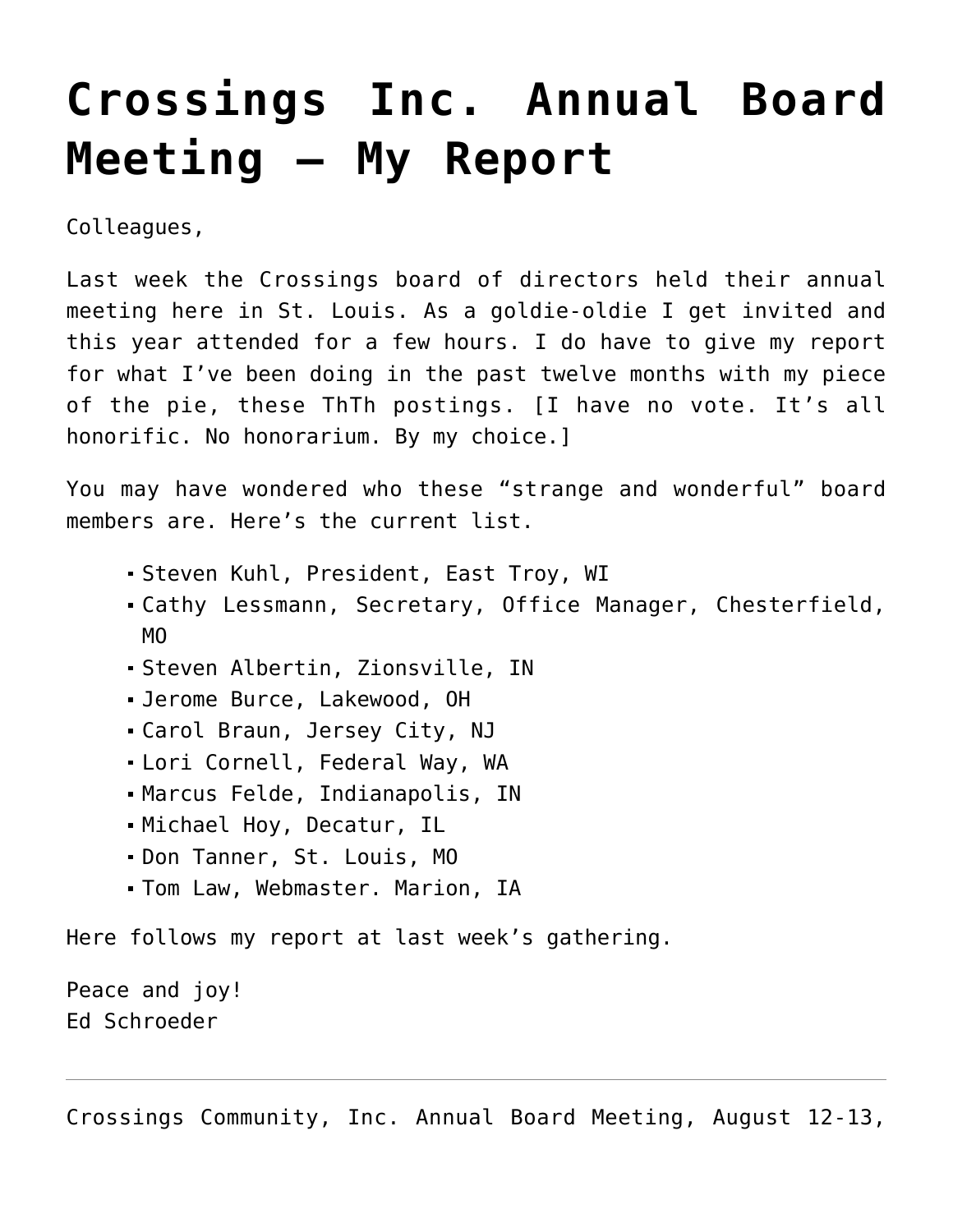## 2009. Thursday Theology report.

Deep background. The first ever "Sabbatheology" was posted to a very short list of folks by EHS on Jan. 27, 1996. [That was a Saturday, hence the strange name that I still pronounce as though there were two "th's" there, even though only one shows up in the spelling. Hence: "Sabbath-theology."] Before long–though not in the first few posts–it became a weekly 6-step text study in the Crossings paradigm, sent out on Saturdays, a 6-step study of one of the pericopes in the Revised Standard Lectionary for the Sunday coming 8 days later. Sabbatheology #88 went out on Nov. 15, 1997, whereupon Robin Morgan and Mike Hoy took over the series beginning with Advent I in the Year of Luke. After recovery from heart surgery early in 1998, EHS–longing to do something on the internet again–fashioned an essay on something or other and sent it out to the listserve. It was May 14, 1998, a Thursday. Therefore Thursday Theology #1. The rest is history. This week's ThTh post is #583.

Since last year's board meeting 52 issues of Thursday Theology have appeared. In addition I have posted six "in-betweeners," documents I received from various sources that interested me enough to prompt me to send them on to the listserve readership under an "FYI" rubric.

Of the 52 issues of ThTh posted this past year, 27 came from my own hand and 25 were offered by guest writers I solicited.

The guest Thursday Theologians were:

- Jeffrey Anderson
- Karl Boehmke
- Ken Dobson (2)
- Jukka Kaariainen
- Peter Keyel
- Phil Kuehnert (2)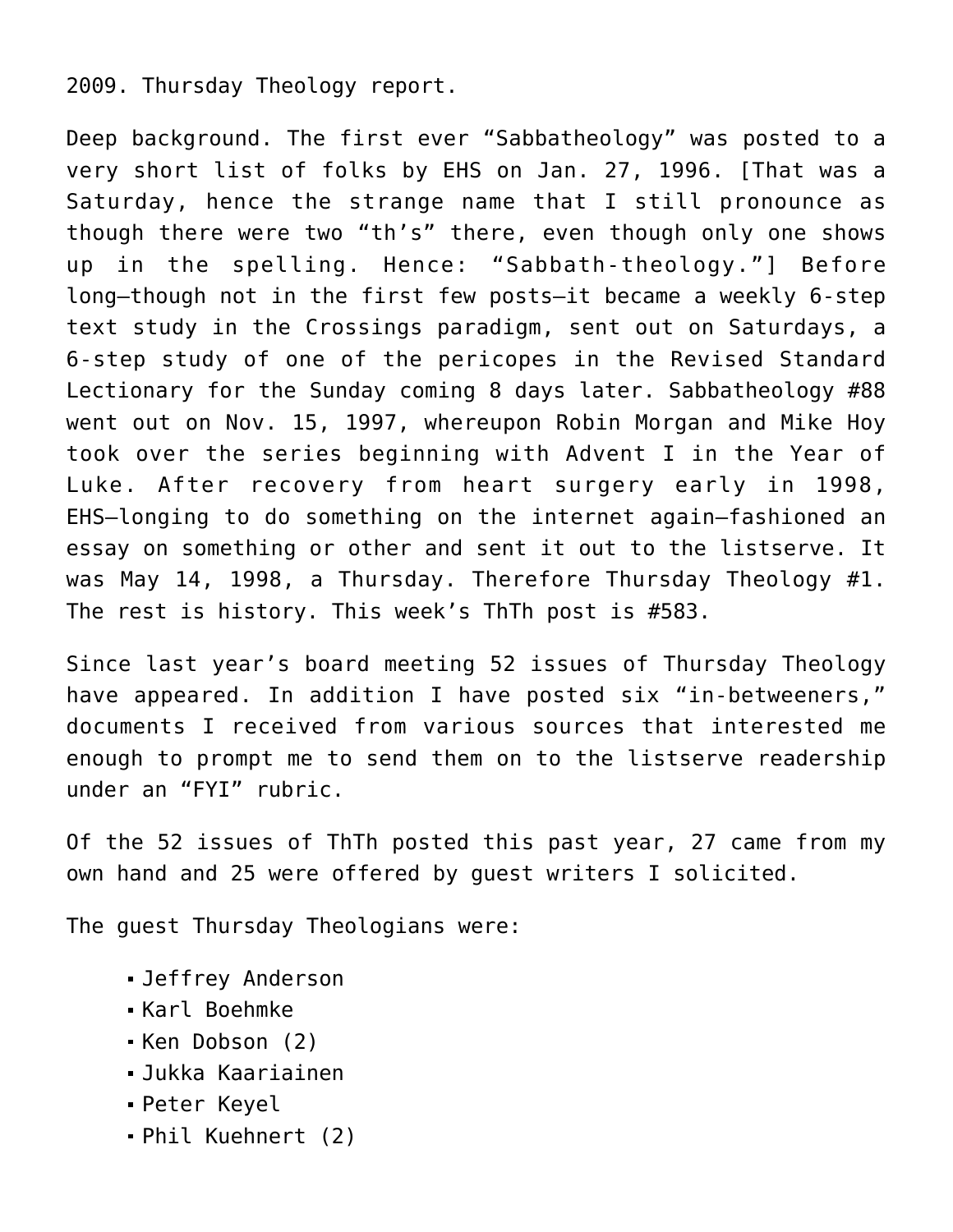- Steve Kuhl
- Steve Krueger (3)
- Sherman Lee
- William Moorhead
- Robin Morgan (4)
- Armencius Munthe +
- Ron Neustadt
- Fred Niedner (3)
- Richard Parsons
- Chris Repp

At last count, Crossings Internet postings–Sabbatheology and Thursday Theology–go to a listserve of 669 receivers. These posts are then archived on the Crossings website [www.crossings.org](https://crossings.org/)

Crossings webmaster Tom Law regularly updates the logs telling us about the traffic that comes to our website. The logs are available for anyone to see @ [https://crossings.org/logs/default.shtml.](https://crossings.org/logs/default.shtml) Updated at the end of June 2009 the logs indicate that ThTh gets 10% of the traffic among the 2000-plus folks who visit our website each day. So that is 200 more ThTh-readers each day, 1400 per week. Even if all the listserve folks who receive ThTh automatically do not read it, the ThTh readership is somewhere in the neighborhood of 2K per week.

When you go to the logs, you first see Tom's chart of "The Most Important Stats." When you click on the underlined year (2009) on that chart, you get more info than I know what to do with. But do GO there once and then scroll down to "Domain Report." Take a look at that orange-colored segment of the circle and Tom's figures below that tell you what it is. Among the many interesting–even strange–data from Tom's logs is this particular orange pie-slice. It says that five percent–one out of twenty–of